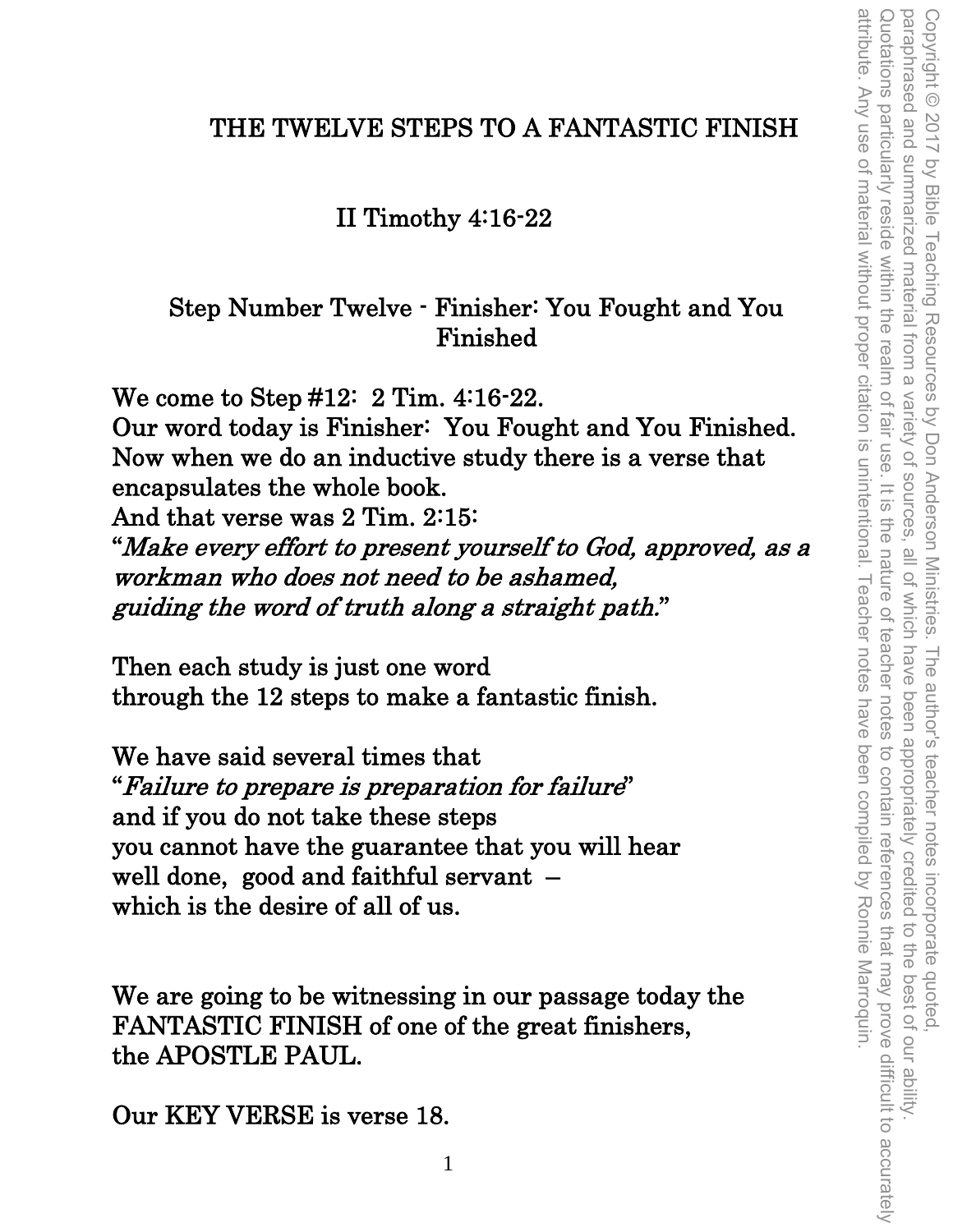We will FOCUS on this step when we get to verse 18.

It was Will Rogers who said, "Don't let yesterday use up too much of today."<br>(Quotes & Idea Starters for Preaching & Teaching from Leadership Journal edited by Edward K. Rowell) Grand Rapids, MI: Baker Books. Copyright Christianity Today, Inc., 1996.

There are things you have to put behind you and get going if you are going to make a good finish. Paul understood that because in Phil. 3:13-14 he said: "Brothers, I do not consider myself yet to have taken hold of it. But one thing I do: Forgetting what is behind and straining toward what is ahead, I press on toward the goal to win the prize for which God has called me heavenward in Christ Jesus."

So Paul's final statement is to finish with victory and to finish with dignity.

As we consider these final verses in our epistle, may our prayer be TWO-FOLD:

- 1. Lord, I long to finish well and
- 2. Lord, keep me from being an embarrassment to You in the finishing of my race.

Are you ready?

Let's begin with the first of our seven verses, verse 16 . V. 16 "At my first defense no one stood with me, but all deserted me; may it not be counted against them." Your key word in verses 16 and 17 is the word "stood." You have *stood* in verse 16, "*no one stood with me*," and you have stood in verse 17, "the Lord stood with me." One of the Greek writers paraphrased this phrase: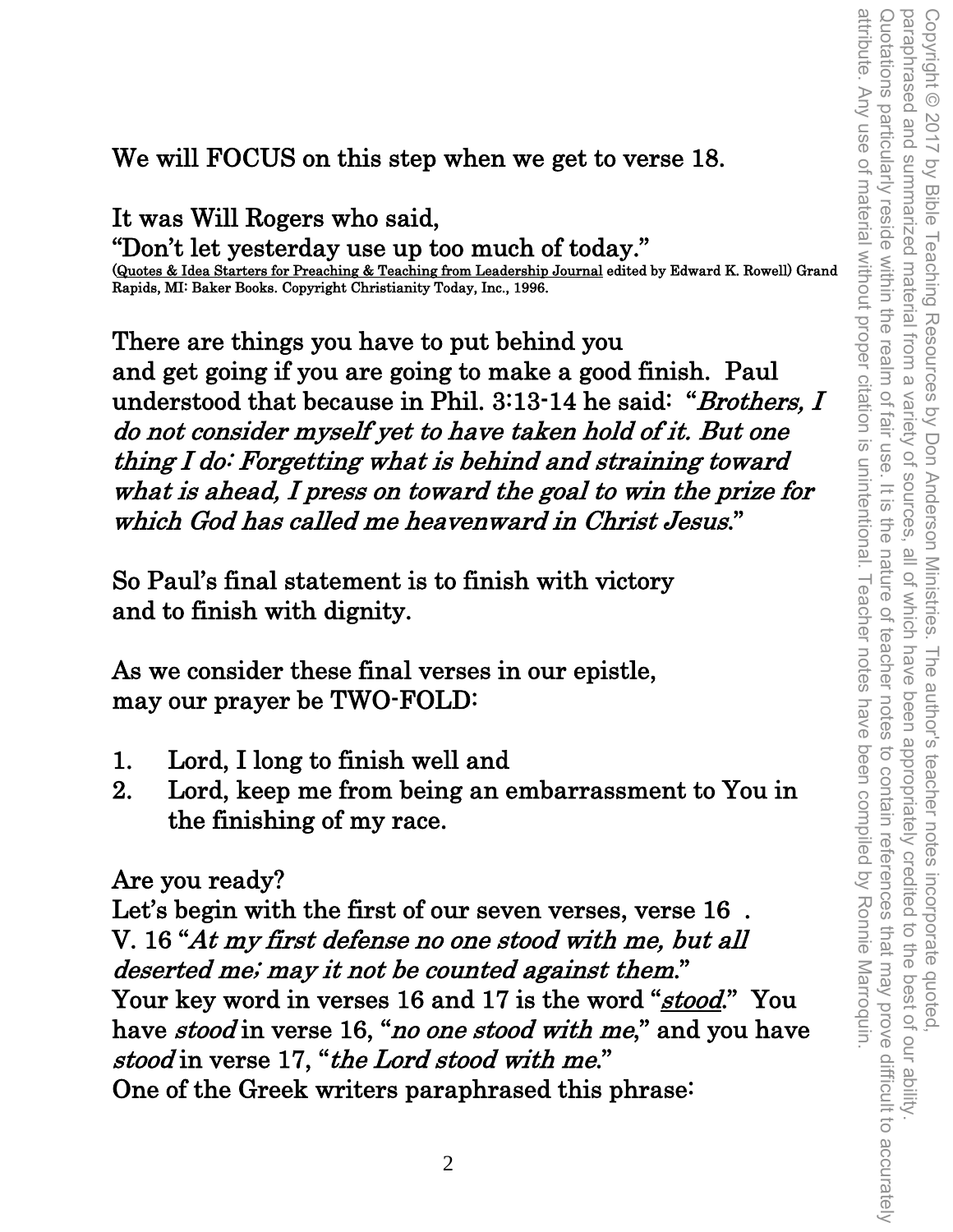attribute. Any use of material without proper citation is unintentional. Teacher notes have been compiled by Ronnie Marroquin. Quotations particularly reside within the realm of fair use. It is Copyright © 2017 by Bible Teaching Resources by Don Anderson Ministries. The author's teacher notes incorporate quoted,<br>paraphrased and summarized material from a variety of sources, all of which have been appropriately c attribute. Any use of material without proper citation is unintentional. Teacher notes have been compiled by Ronnie Marroquin. Quotations particularly reside within the realm of fair use. It is the nature of teacher notes to contain references that may prove difficult to accurately paraphrased and summarized material from a variety of sources, all of which have been appropriately credited to the best of our ability. Copyright © 2017 by Bible Teaching Resources by Don Anderson Ministries. The author's teacher notes incorporate quoted, the nature of teacher notes to contain references that may prove difficult to accurately

"No one stood by me as my advocate." It is a legal term.

# "AT MY FIRST DEFENSE NO ONE STOOD WITH ME, BUT ALL DESERTED ME."

This word "DESERTED" takes us BACK to:

2 Timothy 4:10 (DAV)

"For Demas has deserted me, for love of the present world . . ."

All of these things that the Apostle is experiencing here in verse 16, the Lord Jesus also experienced.

You will remember that He came into Jerusalem that last time with great accolades, riding on the back of a donkey.

Thunderous praise was coming from the multitude as they were crying out saying:

"Hosanna to the Son of David; Blessed is He who comes in the name of the Lord; Hosanna in the highest!" (Matthew 21:9).

It is just a short trip from Sunday to Thursday when, having been apprehended in the Garden of Gethsemane then on Friday we awaken to the cries of:

"Crucify him! Crucify him!"

Matthew 26:56 "But all this has taken place that the Scriptures of the prophets may be fulfilled." Then all the disciples left Him and fled.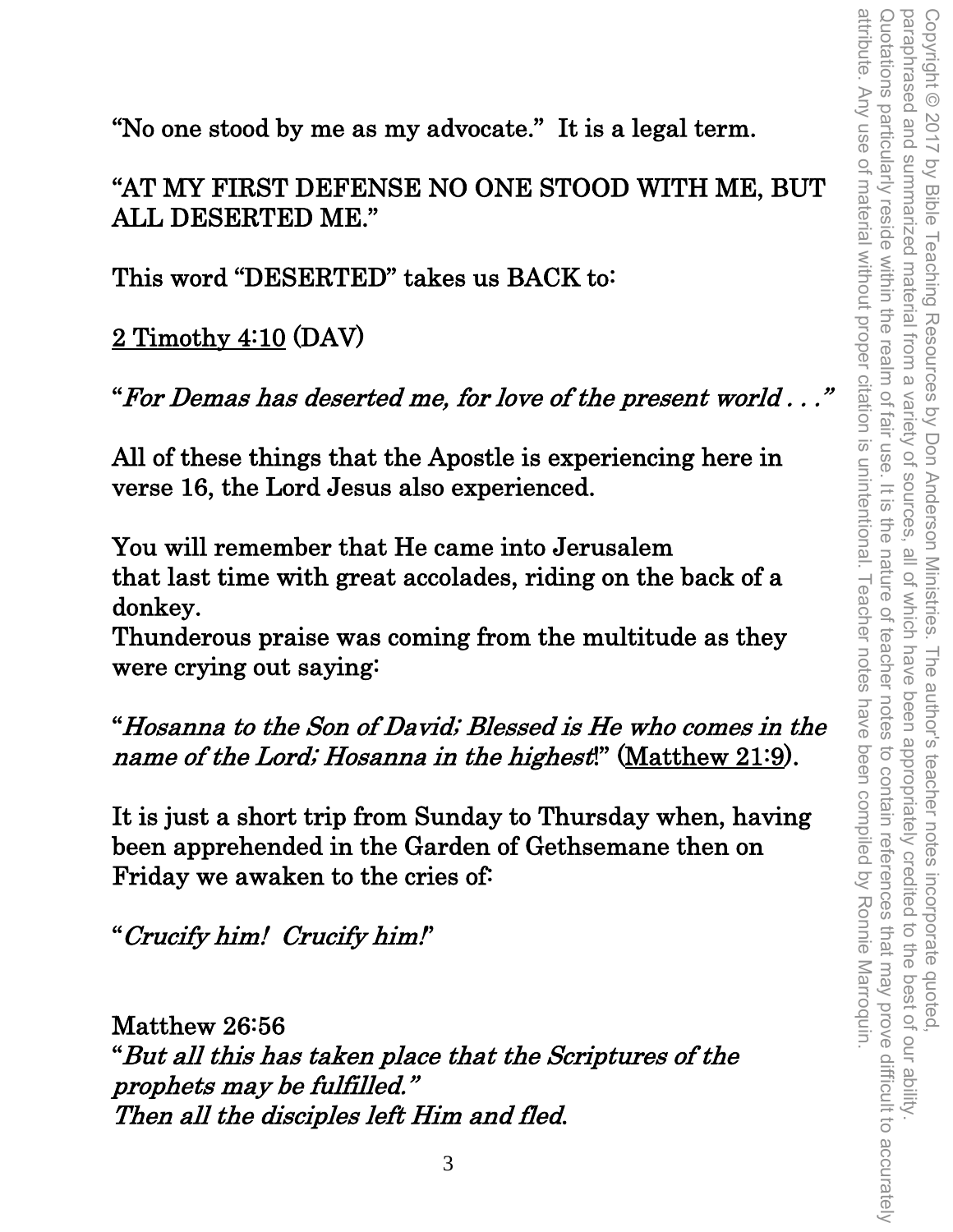Now what is your human response? You want justice.

Paul's prayer-wish is expressed in the final phrase of verse 16:

"MAY IT NOT BE COUNTED AGAINST THEM."

You see the exact same response on the part of Jesus in:

Luke 23:34 But Jesus was saying, "Father, forgive them; for they do not know what they are doing." And they cast lots, dividing up His garments among themselves."

Copyright © 2017 by Bible Teaching Resources by Don Anderson Ministries. The author's teacher notes incorporate quoted,

Copyright © 2017 by Bible Teaching Resources by Don Anderson Ministries. The author's teacher notes incorporate quoted

paraphrased and summarized material from a variety of sources, all of which have been appropriately credited to the best of our ability.

paraphrased and summarized material from a variety of sources, all of which have been appropriately credited to the best of our ability

Quotations particularly reside within the realm of fair use. It is the nature of teacher notes to contain references that may prove difficult to accurately

Quotations particularly reside within the realm of fair use. It is the nature of teacher notes to contain references that may prove difficult to accurately

attribute. Any use of material without proper citation is unintentional. Teacher notes have been compiled by Ronnie Marroquin attribute. Any use of material without proper citation is unintentional. Teacher notes have been compiled by Ronnie Marroquin.

This is also of true of STEPHEN as he was being stoned to death. His final words were recorded in:

Acts 7:60

And falling on his knees, he cried out with a loud voice, "Lord, do not hold this sin against them!"

And having said this, he fell asleep.

You know the hard thing for me in ministry is to watch people listen and they know what they need to do but they keep putting it off.

4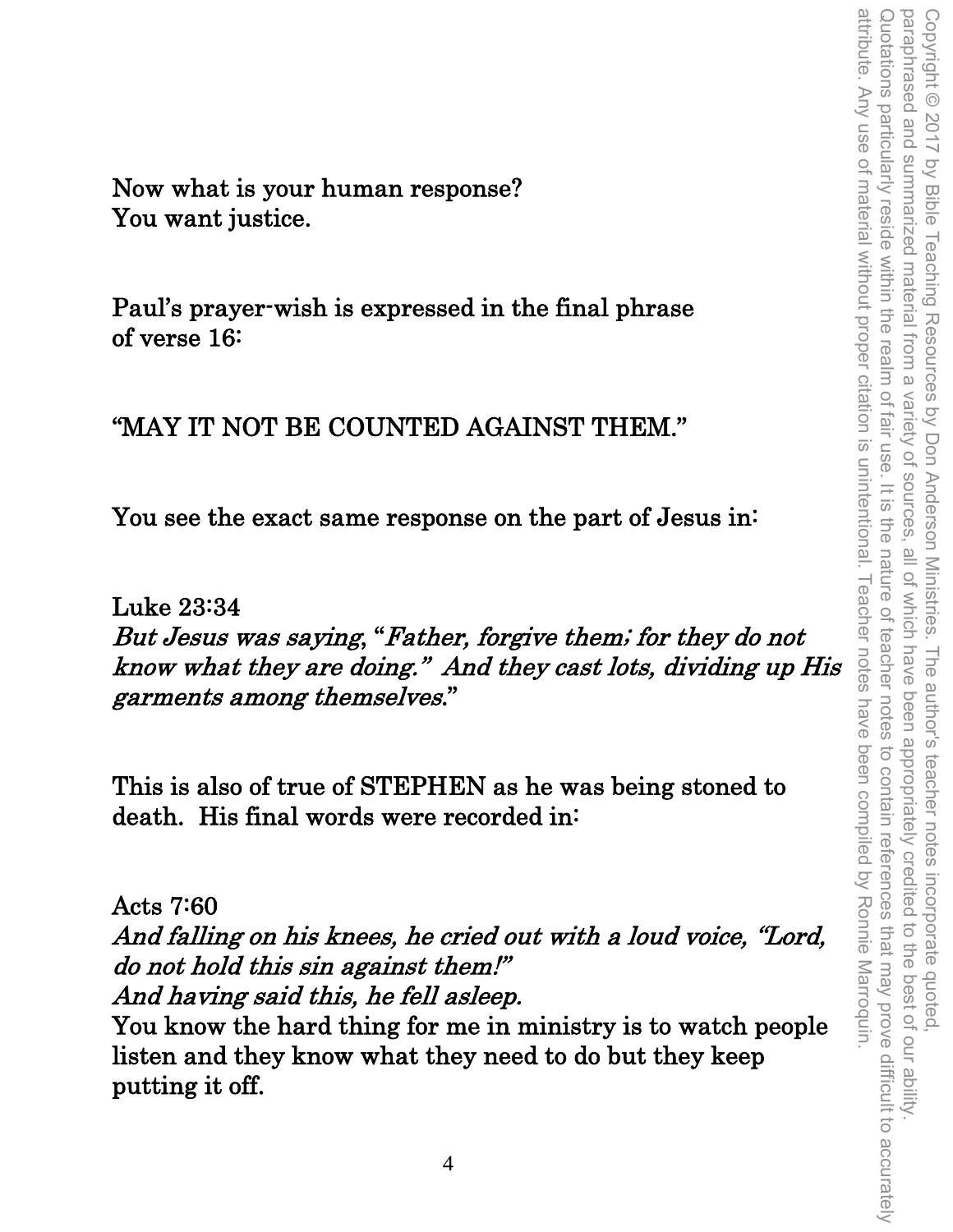You do not know how much time you have.

You can have a heart attack today sitting in these chairs and be home in an instant.

Have a stroke and lose all comprehension and not be able to fulfill all those intentions that you desire.

Death is very real and it does not just happen to others. It happens to us and we must recognize that and be prepared for it.

It is a certainty that it is going to happen.

It is just a question of how you are going to handle it and how you are going to glorify God in your exit.

That is what we are talking about.

Finishing is our word.

Verse 17

V. 17 "But the Lord stood with me and strengthened me, in order that through me the proclamation might be fully proclaimed and that all the Gentiles might hear; and I was delivered out of the lion's mouth."

Back in verse 16 we read:

"All deserted me."

Here, in verse 17, we read:

- 1. The Lord stood with me.
- 2. The Lord strengthened me.

Paul is bearing witness to the fact that in the midst of this he sensed the Lord's:

PRESENCE and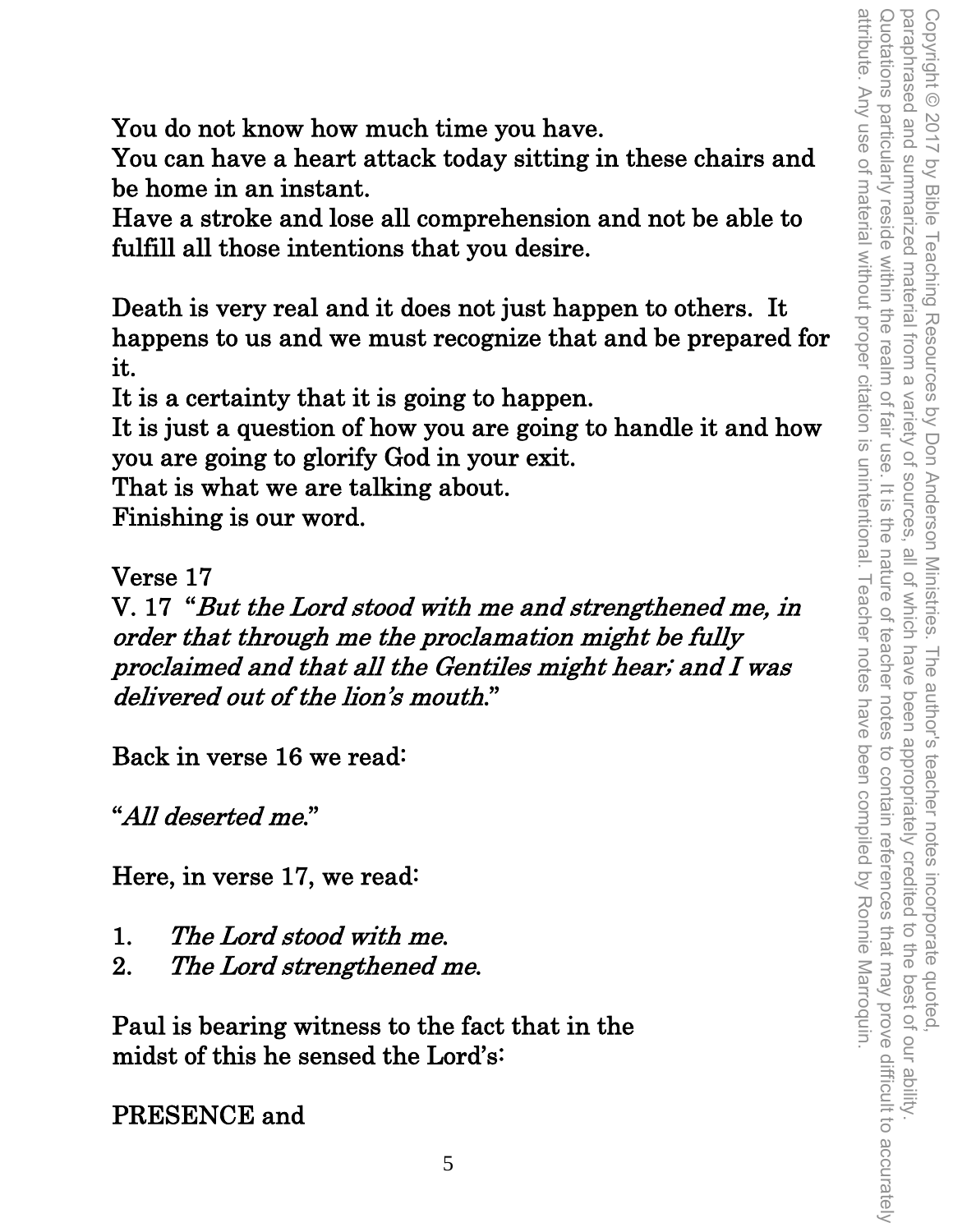attribute. Any use of material without proper citation is unintentional. Teacher notes have been compiled by Ronnie Marroquin Quotations particularly reside within the realm of fair use. It is the nature of teacher notes to contain references that may prove difficult to accurately Copyright © 2017 by Bible Teaching Resources by Don Anderson Ministries. The author's teacher notes incorporate quoted,<br>paraphrased and summarized material from a variety of sources, all of which have been appropriately c attribute. Any use of material without proper citation is unintentional. Teacher notes have been compiled by Ronnie Marroquin. Quotations particularly reside within the realm of fair use. It is the nature of teacher notes to contain references that may prove difficult to accurately paraphrased and summarized material from a variety of sources, all of which have been appropriately credited to the best of our ability. Copyright © 2017 by Bible Teaching Resources by Don Anderson Ministries. The author's teacher notes incorporate quoted,

POWER.

The Lord was faithful to "STAND" with him and to "STRENGTHEN" him.

Paul then states in verse 17 the PURPOSE in the Lord's PRESENCE and POWER:

"IN ORDER THAT THROUGH ME THE PROCLAMATION MIGHT BE FULLY PROCLAIMED AND THAT ALL THE GENTILES MIGHT HEAR; AND I WAS DELIVERED OUT OF THE LION'S MOUTH."

The PURPOSE is THREE-FOLD:

- 1. "THROUGH ME THE PROCLAMATION MIGHT BE FULLY PROCLAIMED,"
- 2. "THAT ALL THE GENTILES MIGHT HEAR," and
- 3. "I WAS DELIVERED OUT OF THE LION'S MOUTH."

The ultimate purpose is that the word might be spread through this experience.

The QUESTION is raised:

What does Paul mean when he says, "I WAS DELIVERED OUT OF THE LION'S MOUTH"? There are those who would say it is the ROMAN AMPHITHEATRE. Others say this is a reference to NERO. Still others think this is a reference to SATAN because he is characterized as a "roaring lion" in  $1$  Peter 5: 8.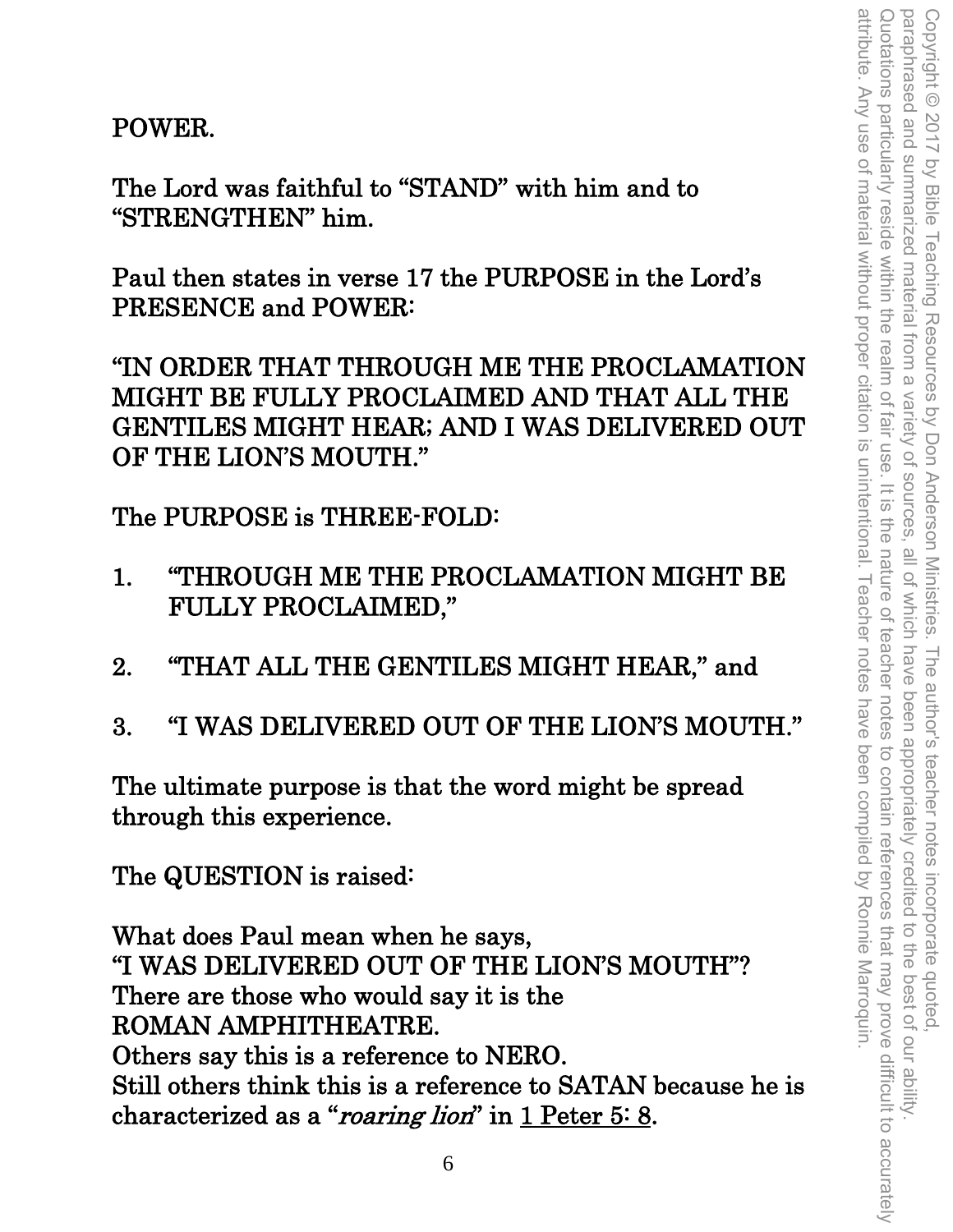It is probably none of these but is just a reference to:

PHYSICAL DEATH or SERIOUS DANGER.

Verse 18 is our key verse. Basically, these are the final words because the rest of it is greetings.

V. 18 "The Lord will deliver me from every evil deed, and will bring me safely to His heavenly kingdom, to Him be the glory forever and ever, Amen."

WHAT A FANTASTIC FINISH!

WHAT A WAY TO GO OUT!

SINGING THE DOXOLOGY!

# IT JUST DOESN'T GET ANY BETTER THAN THAT!

Haddon Robinson said, "When we know God stands with us, it doesn't matter who stands against us."

Paul says, "The Lord will deliver me from every evil deed." God is sovereign and Paul understands that.

He will deliver me from every evil deed and ultimately the major deliverance is going to be when I go to be with the Lord.

I guarantee you that, absent from the body is present with the Lord. That is why Paul is so triumphant and so victorious. His final word is, "the Lord will deliver me."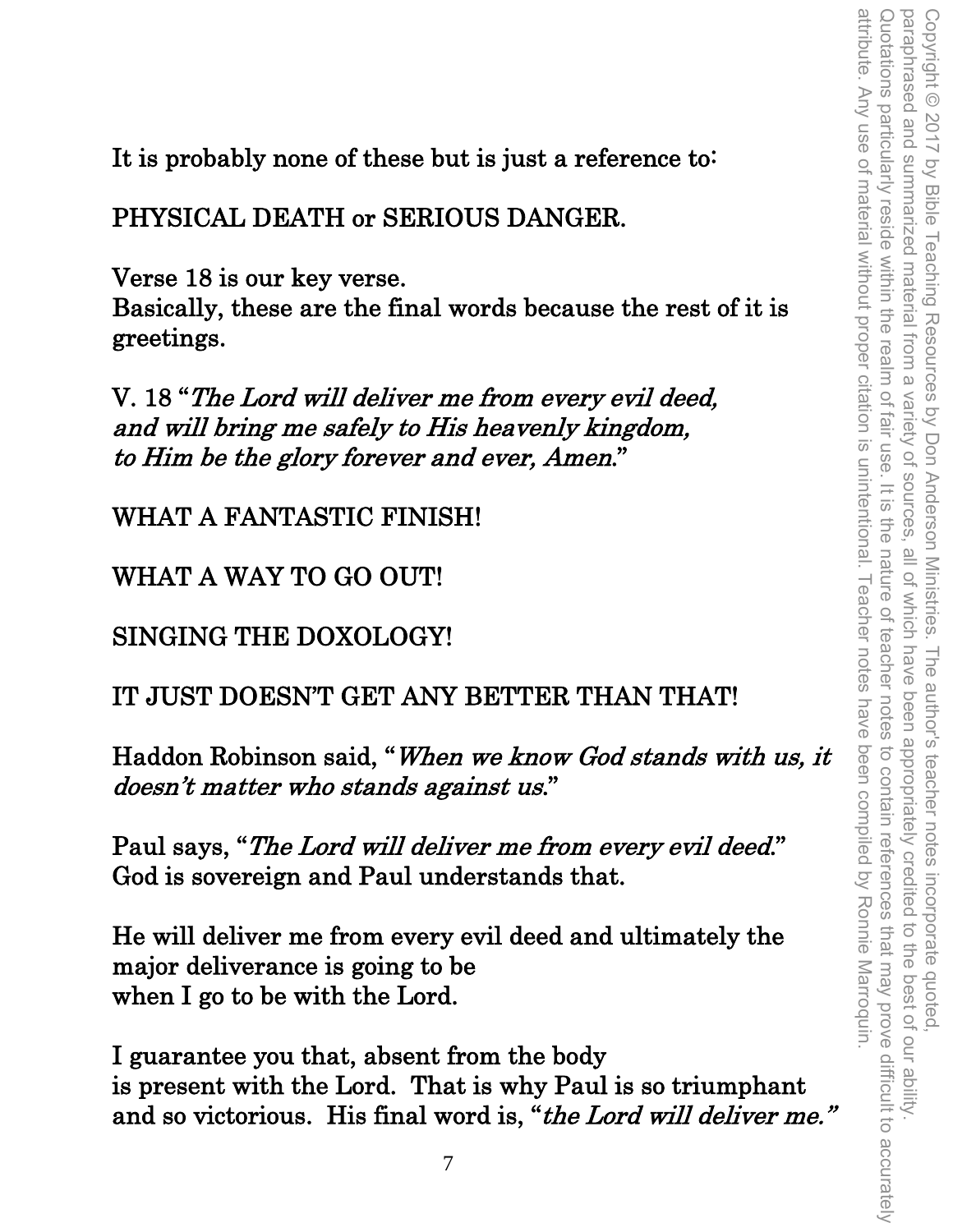William Cluberston said, "It is important to start right, but it is imperative to end well."

And you must address your own mortality in order to be able to say you are a finisher, you fought and you finished. The way he does it here it just does not get any better.

Verse 19.

V. 19 "Greet Prisca and Aquila and the household of Onesiphorus."

Paul in these remaining verses of the epistle is going to be mentioning NINE DIFFERENT NAMES of individuals.

Here in verse 19, he mentions some of his very favorite folks.

These are super-great homefolks who have stood behind the scenes and have done so much over the years in ministry with the Apostle Paul.

Acts 18:2

"And he found a certain Jew named Aquila, a native of Pontus, having recently come from Italy with his wife Priscilla, because Claudius had commanded all the Jews to leave Rome. He came to them,"

Acts 18:18 "And Paul, having remained many days longer, took leave of the brethren and put out to sea for Syria, and with him were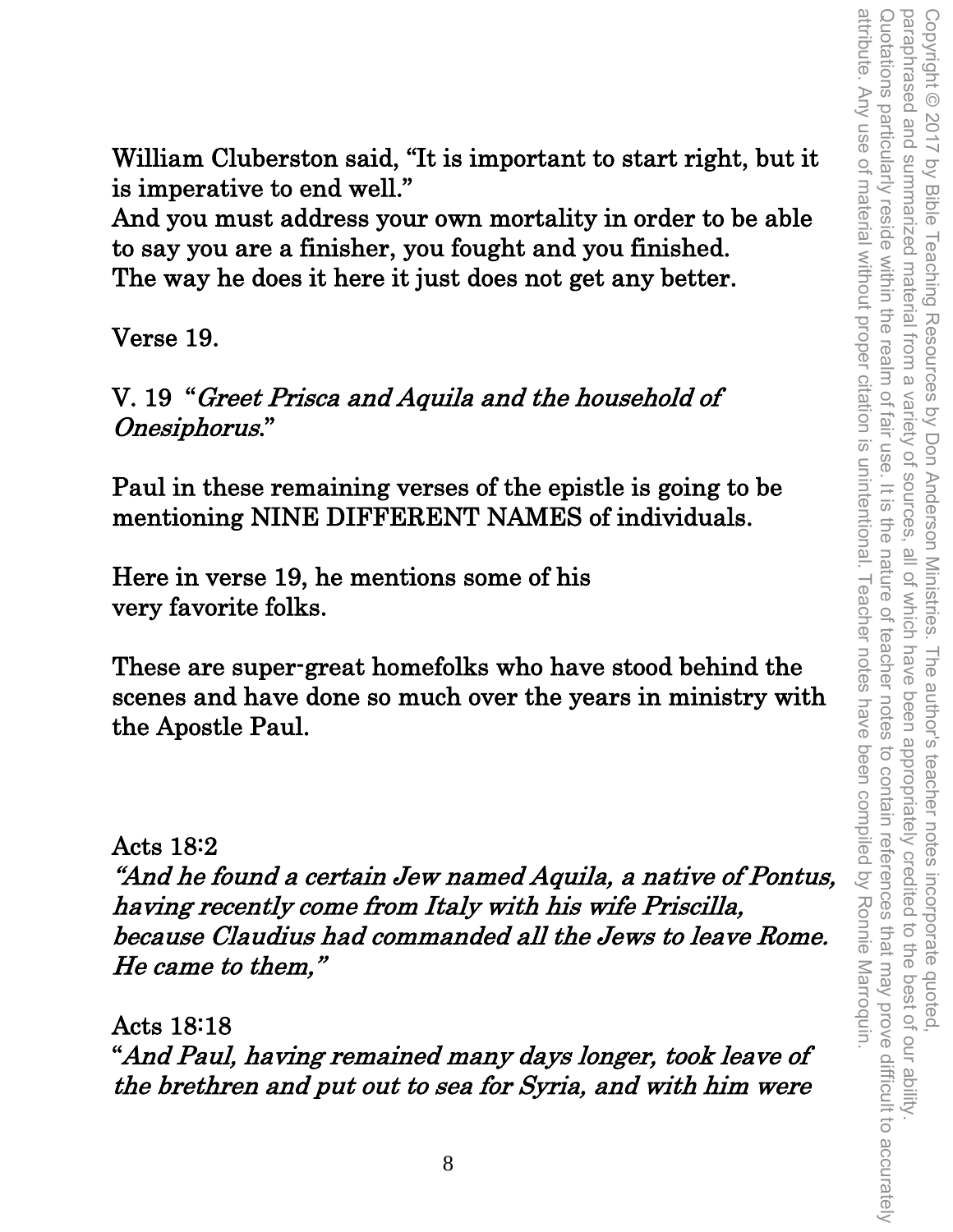Priscilla and Aquila. In Cenchrea he had his hair cut, for he was keeping a vow."

#### Acts 18:26

"and he began to speak out boldly in the synagogue. But when Priscilla and Aquila heard him, they took him aside and explained to him the way of God more accurately."

### Romans 16:3-5

"Greet Prisca and Aquila my fellow-workers in Christ Jesus, who for my life risked their own necks, to whom not only do I give thanks, but also all the churches of the Gentiles; also greet the church that is in their house. Greet Epaenetus my beloved, who is the first convert to Christ from Asia."

## 1 Corinthians 16:19

"The churches of Asia greet you. Aquila and Prisca greet you heartily in the Lord, with the church that is in their house."

### 2 Timothy 1:16-18 (DAV)

"May the Lord grant mercy to the household of Onesiphorus for he often refreshed me, and was not ashamed of my being a prisoner; but when he was in Rome, he eagerly searched for me, and found me—may the Lord grant to him to find mercy from the Lord on that day—and what services he rendered at Ephesus you are knowing very well."

Verse 20, "Erastus remained in Corinth, but Trophimus, being ill, I left behind in Miletus."

"Erastus remained in Corinth."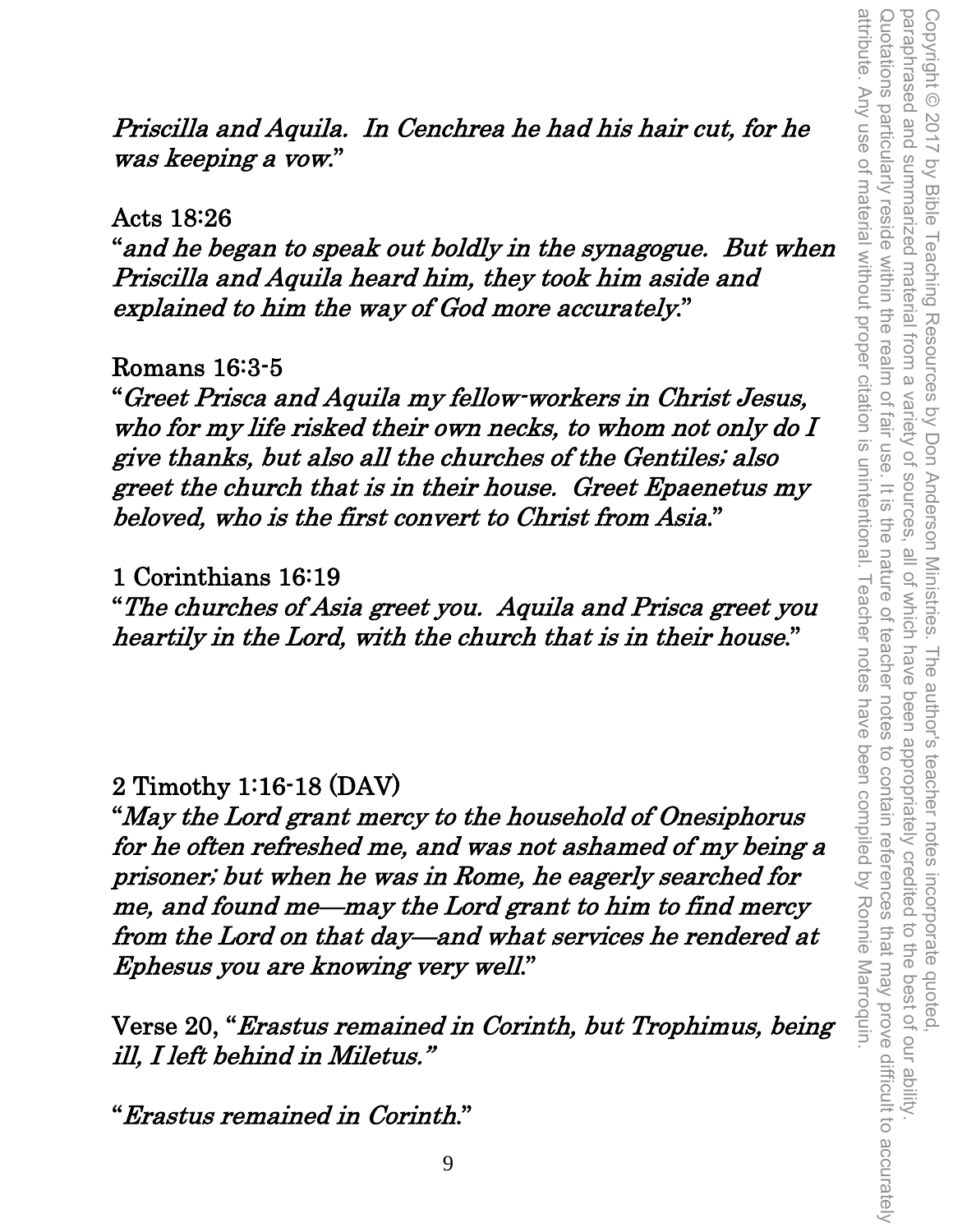He evidently was the city treasurer in Corinth but he traveled some in ministry with the apostle.

## "But Trophimus, being ill, I left behind in Miletus."

Now Trophimus was a member of the Evangelical Council for Financial Accountability.

They needed somebody of great reputation to go with Paul to take the offering to the saints in Jerusalem. And Trophimus is charged with this responsibility along with some of the other guys.

When they get there Paul is so excited about showing a Gentile, Trophimus, around town that a bunch of the Jews watched Paul showing him and they trumped up an accusation saying that Trophimus went into the no-no place in the temple.

And that precipitated the riot when Paul almost lost his life if you remember.

That was Trophimus.

Now Trophimus leaves Jerusalem, is going with Paul to Rome, but gets sick in Miletus.

He is 30 some miles from Ephesus and he decides to leave him there and let him go home.

Now if Paul has such dramatic gifts and powers of healing why didn't he at this point just speak the words and heal Trophimus so he could get on with the ministry? Simply because that is not the issue. God has a greater plan for Trophimus and it does not involve being in Rome at this time.

Acts 19:22

"And having sent into Macedonia two of those who ministered to him, Timothy and Erastus, he himself stayed in Asia for a while."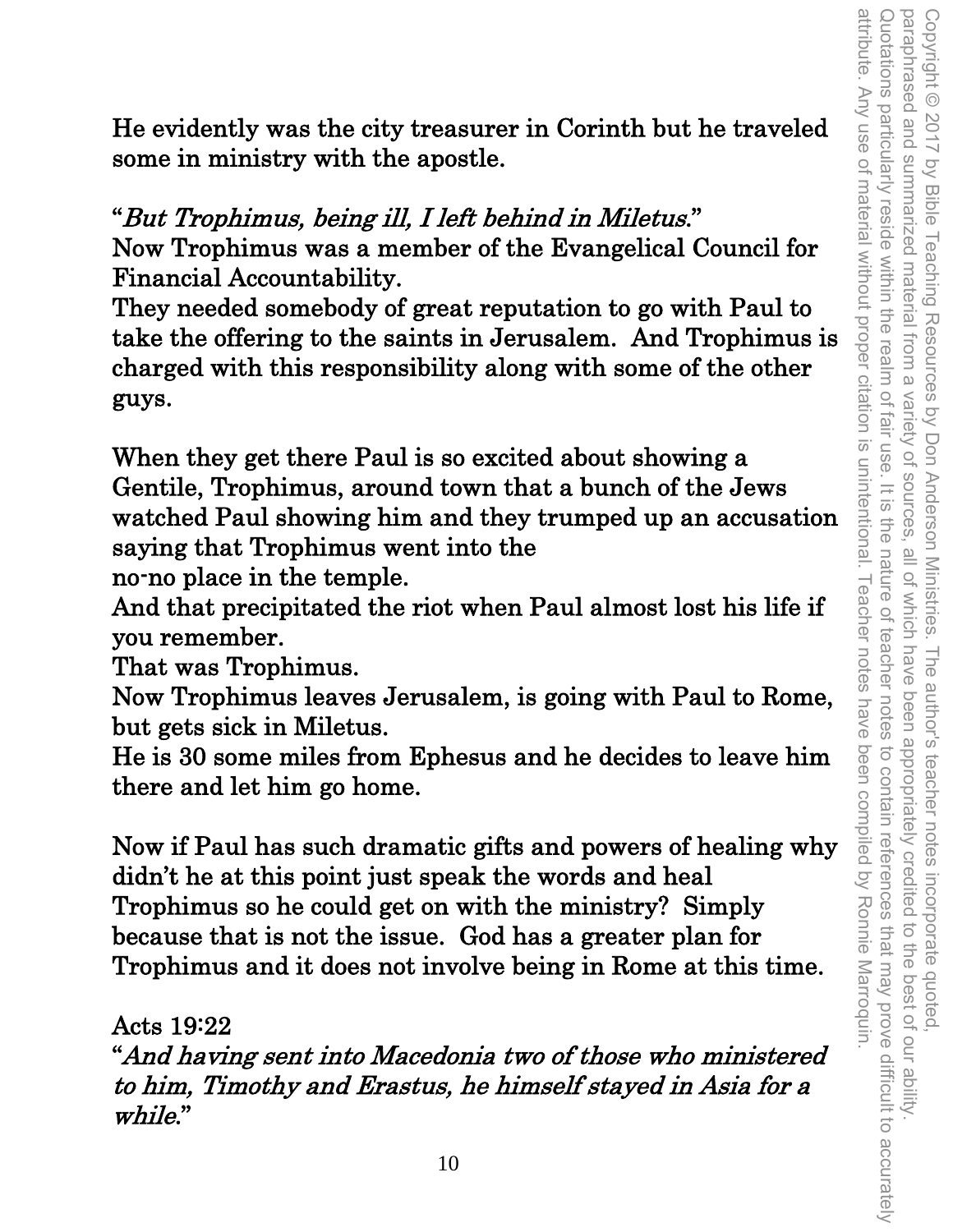Verse 21

V. 21 "Make every effort to come before winter. Eubulus and Pudens and Linus and Claudia and all the brethren are sending greetings to you."

This verse TAKES US BACK to verse 9:

"come to me quickly."

Now it is:

"MAKE EVERY EFFORT TO COME BEFORE WINTER."

"The wind, the rain, and the cold are on their way and I would really love to have the cloak as well."

We read a description of the WINTER WEATHER in:

Acts 27:20

"And since neither sun nor stars appeared for many days, and no small storm was assailing us, from then on all hope of our being saved was gradually abandoned."

Acts 28:1-3

"And when they had been brought safely through, then we found out that the island was called Malta. And the natives showed us extraordinary kindness; for because of the rain that had set in and because of the cold, they kindled a fire and received us all. But when Paul had gathered a bundle of sticks and laid them on the fire, a viper came out because of the heat, and fastened on his hand."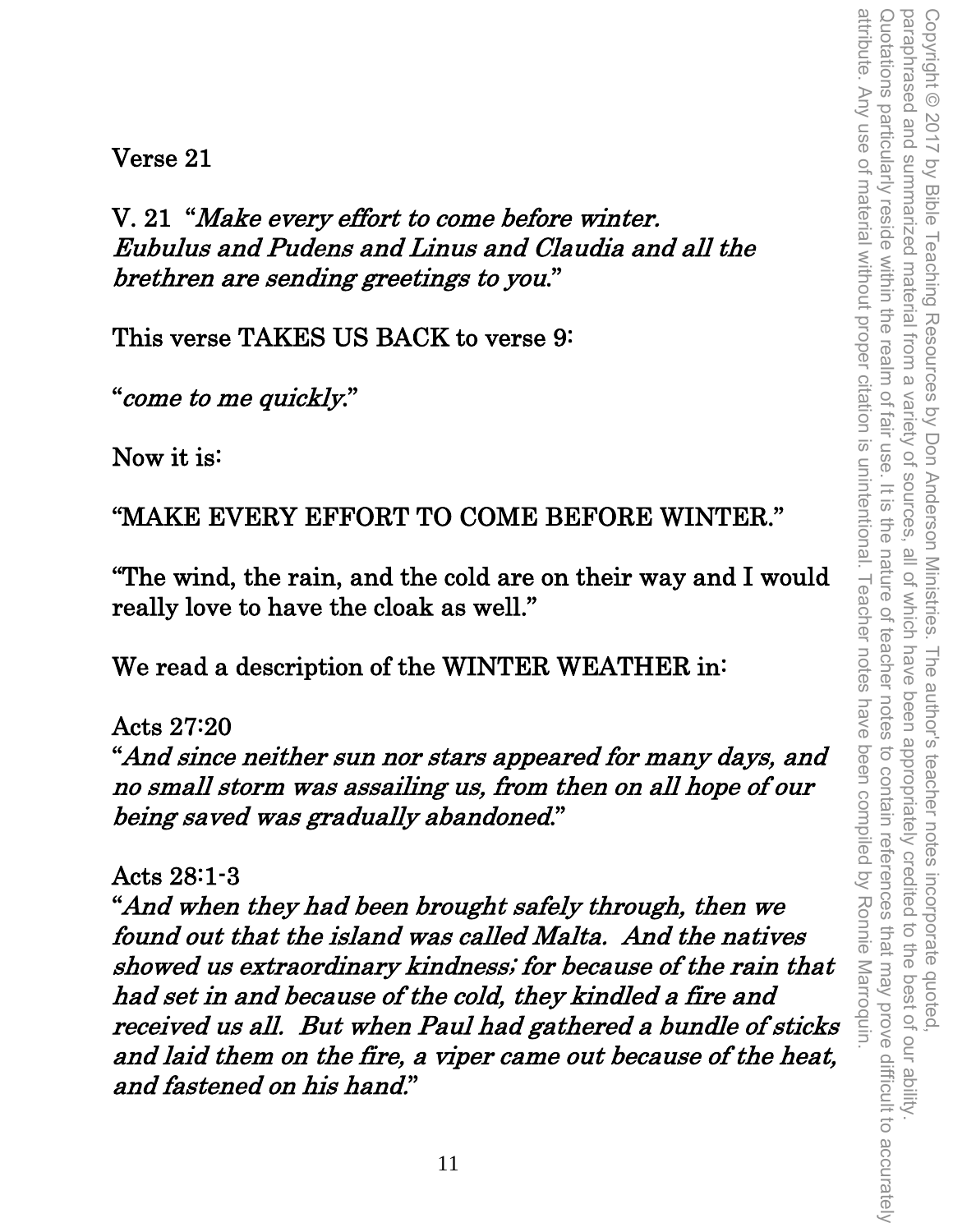What a tremendous testimony this is.

Right in the very eye of the storm, there are those who are remaining faithful to the Lord and would, at this time, send their greetings to Timothy.

Paul has greetings from:

"EUBULUS AND PUDENS AND LINUS AND CLAUDIA."

Then he makes the statement:

"AND ALL THE BRETHREN ARE SENDING GREETINGS TO YOU."

Now our last verse – verse 22:

V. 22 "The Lord be with your spirit. Grace be with you."

Now that looks impersonal but let me make it personal.

The Lord be with your spirit Timothy and I hope and pray that you are going to get here.

That grace be with you (plural); that is you, that is me.

This letter was meant and designed by the apostle in the final word to be a letter that goes to a lot wider circulation than just to Timothy.

The grace of the Lord be with you.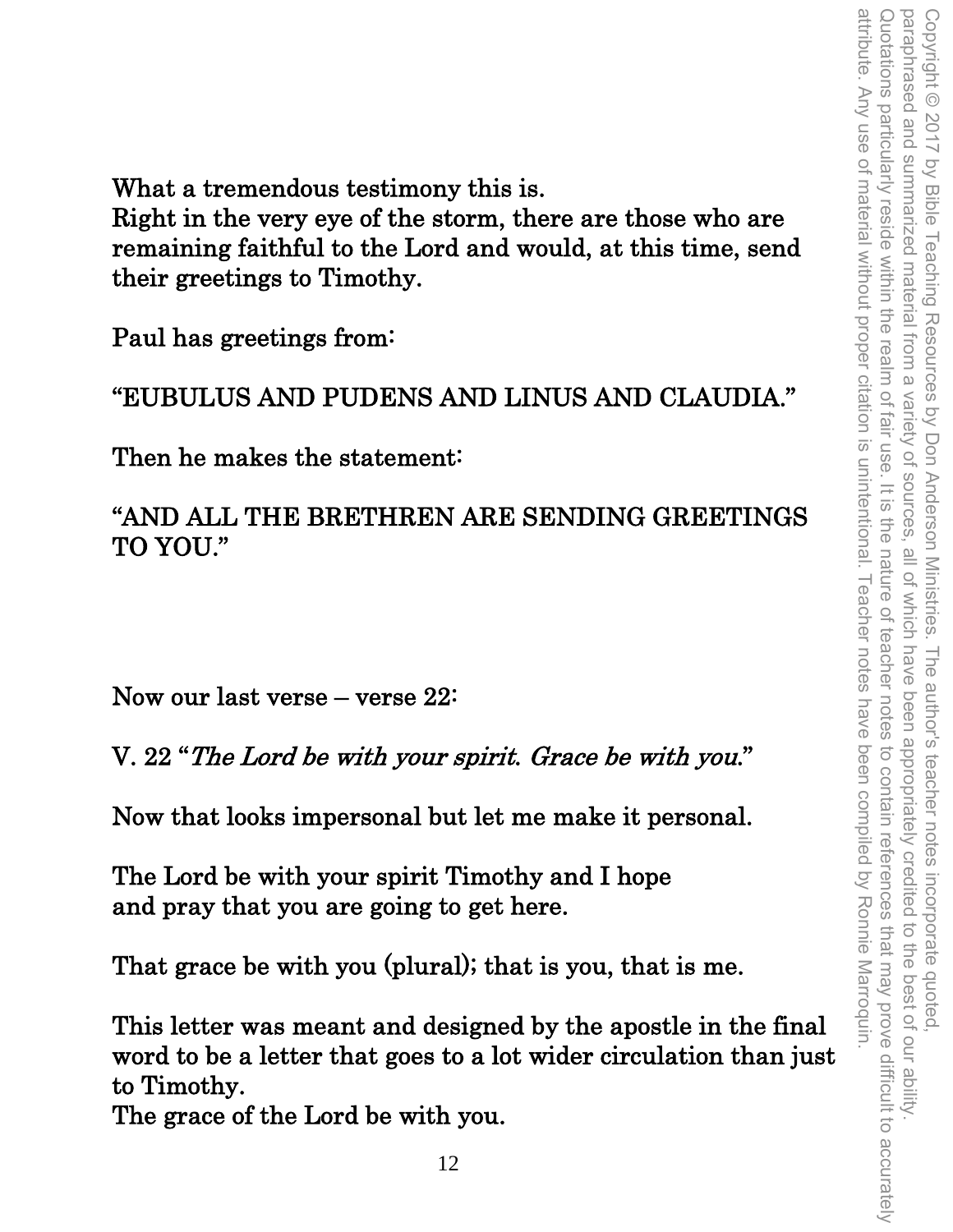attribute. Any use of material without proper citation is unintentional. Teacher notes have been compiled by Ronnie Marroquin Quotations particularly reside within the realm of fair use. It is the nature of teacher notes to contain references that may prove difficult to accurately Copyright © 2017 by Bible Teaching Resources by Don Anderson Ministries. The author's teacher notes incorporate quoted,<br>paraphrased and summarized material from a variety of sources, all of which have been appropriately cr attribute. Any use of material without proper citation is unintentional. Teacher notes have been compiled by Ronnie Marroquin. Quotations particularly reside within the realm of fair use. It is the nature of teacher notes to contain references that may prove difficult to accurately paraphrased and summarized material from a variety of sources, all of which have been appropriately credited to the best of our ability. Copyright © 2017 by Bible Teaching Resources by Don Anderson Ministries. The author's teacher notes incorporate quoted,

Do not fold those papers. We are not done yet.

Now we have come to the CONCLUSION of our study of 2 Timothy.

The Twelve Steps to a Fantastic Finish. Let's take a quick review!

- 1. Integrity: Getting It All Together.
- 2. Conviction: Here I Stand, God Help Me
- 3. Courage: I Am Willing To Pay The Price
- 4. Legacy: What Am I Passing On?
- 5. Perseverance: In Single-Minded Steadfastness, I Will Stay The Course.
- 6. Focused: This One Thing I Do
- 7. Satanic Seduction: I Am Keeping My Eyes On Jesus (What a study, the night of the horrible bombing that we had experienced.)
- 8. Counter Culture: Lord, Where You Lead Me I Will Follow
- 9. Faithful: May He Find Me Faithful
- 10. Passion: Pleasing You Is My Ruling Passion
- 11. Servanthood: May I Hear "Well Done"
- 12. Finisher: You Fought And You Finished

Do you want to finish well?

Maybe you are not going to be a Bill Bright or a Billy Graham but you are going to finish what God has called you to do.

Listen to the words of that great old hymn:

I'm pressing on the upward way, New heights I'm gaining every day; Still praying as I'm onward bound,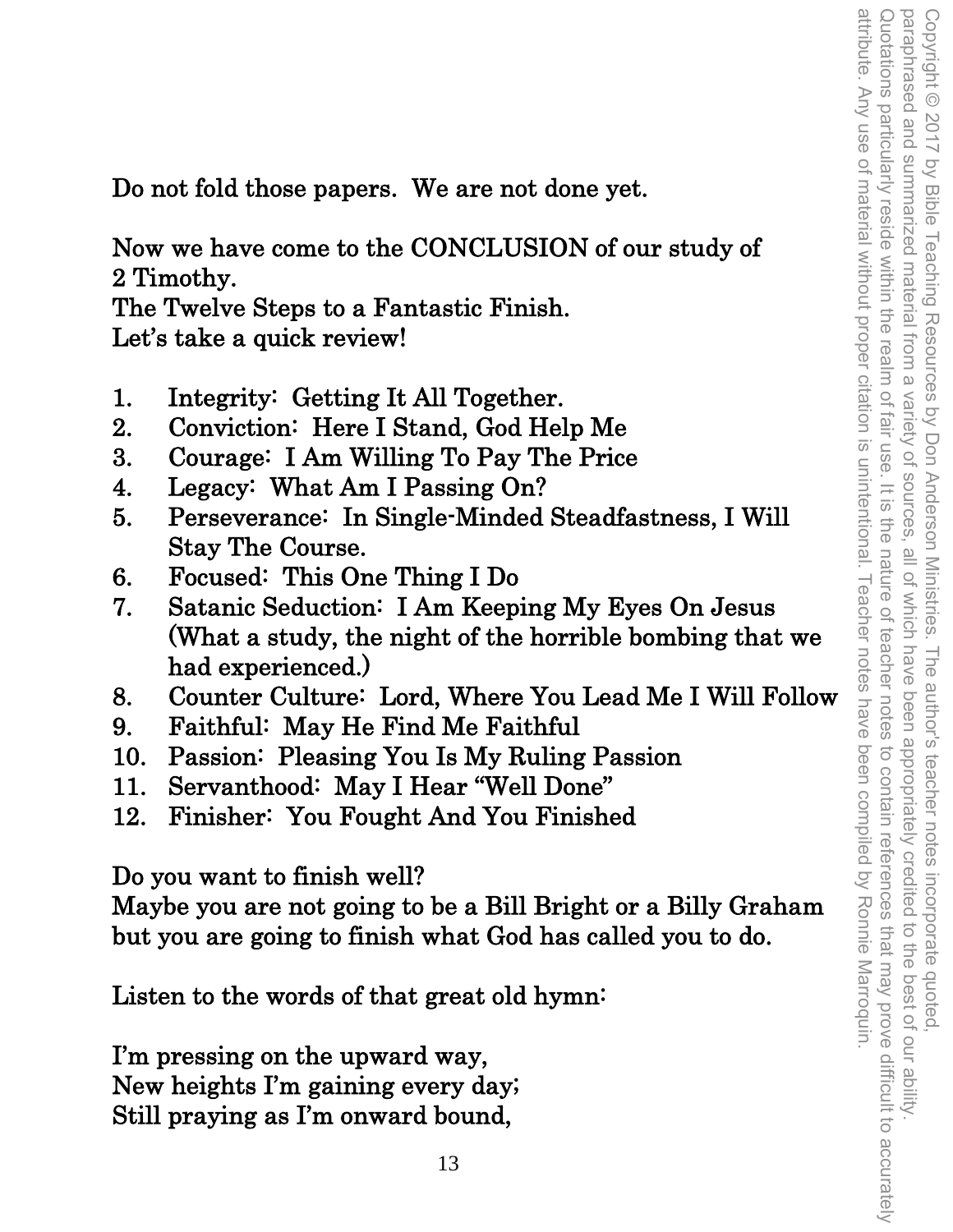"Lord, plant my feet on higher ground." My heart has no desire to stay Where doubts arise and fears dismay; Though some may dwell where these abound, My prayer, my aim, is higher ground. I want to live above the world, Though Satan's darts at me are hurled; For faith has caught the joyful sound, The song of saints on higher ground. I want to scale that utmost height; And catch a gleam of glory bright; But still I'll pray till heaven I've found, "Lord, lead me on to higher ground."

Now there are 12 lessons that come out of this study.

### LESSONS FROM THE PASSAGE:

- LESSON #1: The Lord delights in those who finish well.
- LESSON #2: Failure to prepare is preparation for failure.
- LESSON #3: Are you prepared in your heart to stand alone if it is necessary?
- LESSON #4: Are you free with your forgiveness for those who fail you?
- LESSON #5: We can always count on the Lord being with us in every situation of life.
- LESSON #6: You can always count on the Lord's presence and power.
- LESSON #7: He will always be there to deliver His own, whether in life or in death.

LESSON #8: Paul is praising the Lord in the prison, he is singing in the storm.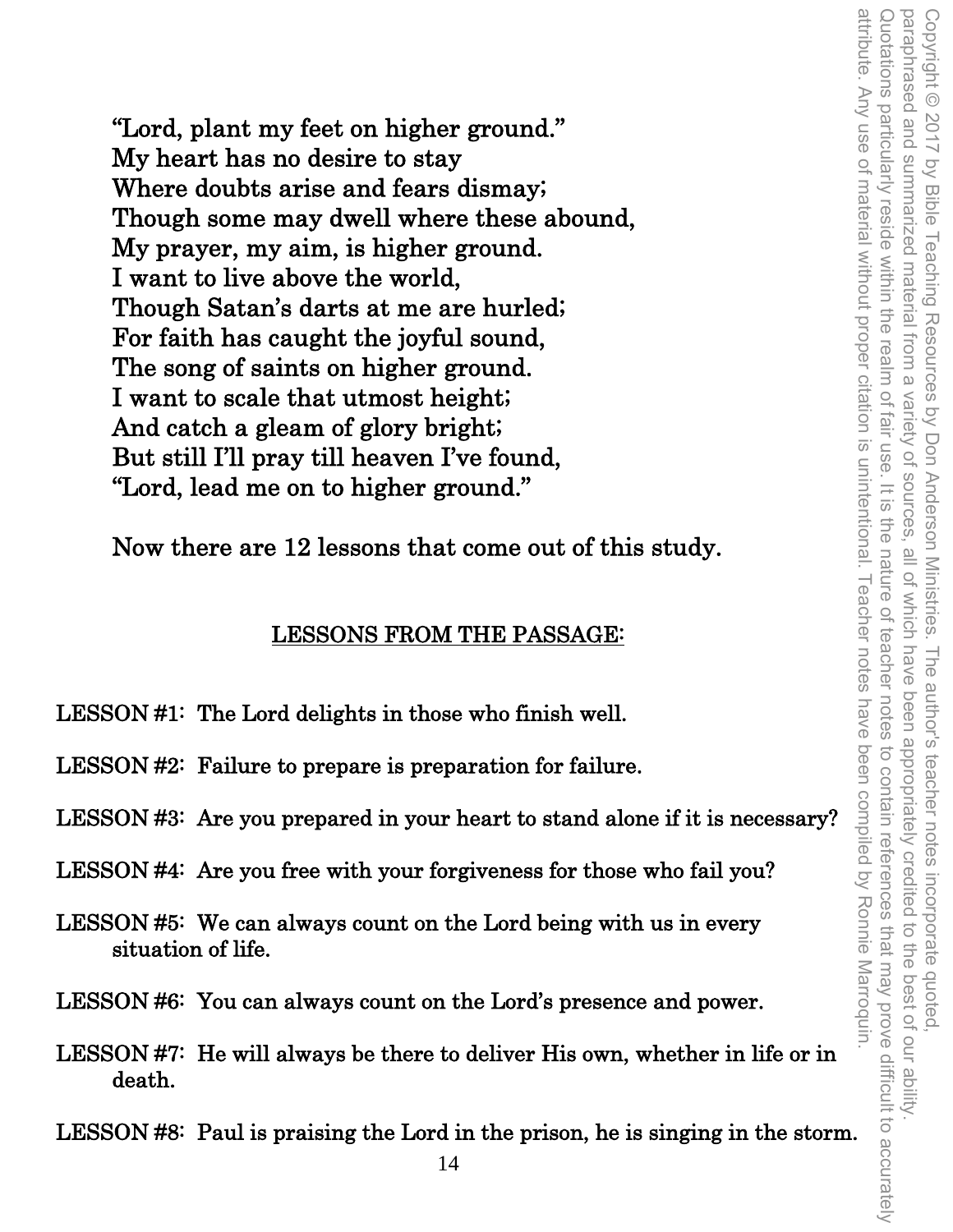- LESSON #9: When we know God stands with us, it does not matter who stands against us.
- LESSON #10: It is good for us to be concerned that when it comes our time to die, we will be triumphant and victorious witnesses for our Lord and Savior.
- LESSON #11: God is available to meet our needs through the people who are around us.
- LESSON #12: It is good for us to make preparations to have a message as part of our legacy that lives on after we are gone.

#### STUDIES IN THE SECOND EPISTLE OF PAUL TO TIMOTHY

"The Twelve Steps to a Fantastic Finish"

Key verse 2:15 — "Make every effort to present yourself to God, approved, as a workman who does not need to be ashamed, guiding the word of truth along a straight path." Finisher: You Fought and You

Finished

#### STEP NUMBER 12 – Finisher: You Fought and You Finished

2 Timothy 4:16-22

Key verse 4:18 Notes

v. 16 At my first defense no one stood with me, but all deserted me; may it not be counted against them.

v. 17 But the Lord stood with me and strengthened me, in order that through me the proclamation might be fully proclaimed and that all the Gentiles might hear; and I was delivered out of the